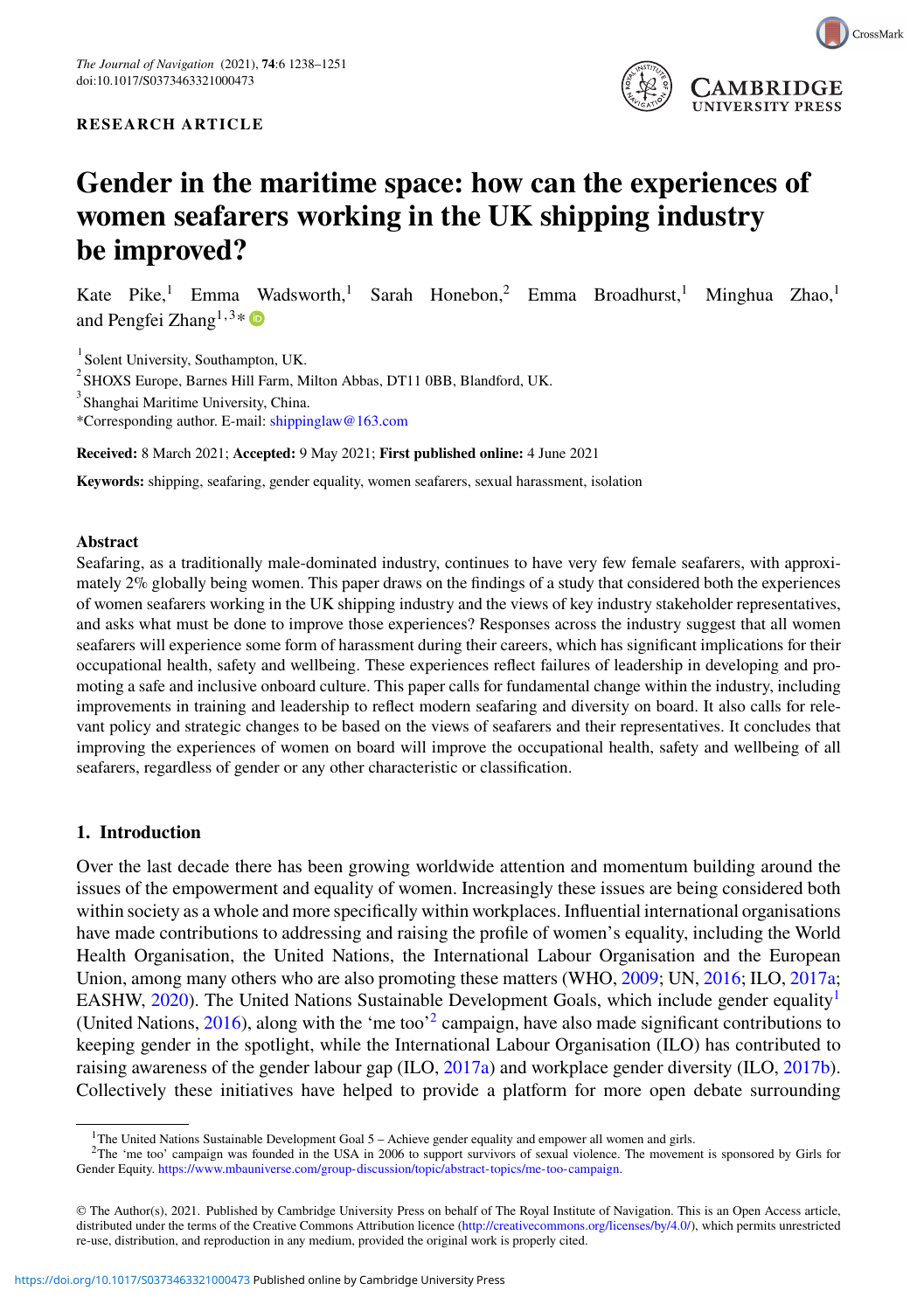gender diversity, equality and empowerment. However, there is still much global inequity regarding the treatment of, and behaviours and attitudes towards, women and there remains a long way to go to address this balance. The United Nations recently claimed that 'Today not a single country has achieved gender equality', citing barriers that include both law and culture (United Nations, [2019\)](#page-12-2). There is an urgent need to harness the current focus on women's equality and build on the important momentum that has been gathering in this area.

The shipping industry has traditionally been male dominated, and it remains so, often perpetuated by masculine references surrounding the language used by the industry (Zhang and Zhao, [2015;](#page-13-0) Kitada et al., [2019\)](#page-12-3). Although there have been some advances over the last decade ( Tansey, [2015;](#page-12-4) IMO, [2019\)](#page-11-3), globally only about  $2\%$  of seafarers are women, and most serve on board cruise ships or passenger vessels (Ship Technology, [2017;](#page-12-5) IMO, [2019\)](#page-11-3). Just one third of global shore-based maritime positions are filled by women. These figures perpetuate the difficulties of recruiting women into an industry that lacks female role models, especially in higher ranks (Kitada, [2013;](#page-11-4) Mackenzie, [2015\)](#page-12-6). The industry is often seen as unattractive to women (IMO, [2019\)](#page-11-3) and has been recognised as one in which the lived, workplace experiences of women often fall short of those of their male counterparts and can include prejudice, discrimination and harassment (Sampson, [2013;](#page-12-7) Thomas et al., [2013;](#page-12-8) Acejo and Abila, [2016\)](#page-11-5). As Kitada and Langåker [\(2017\)](#page-12-9) make clear, being part of a minority group can be challenging, both for the individual and for the wider industry.

Seafaring is also recognised as one of the world's oldest and most hazardous occupations. According to the International Maritime Organisation (IMO), shipping is perhaps the most international of all the world's great industries – and one of the most dangerous (IMO, [2020\)](#page-11-6). In addition to substantial risks to their safety, there is increasing recognition that seafarers also face higher risks to their mental (Carol-Dekker and Sultan, [2016;](#page-11-7) Chung et al., [2017;](#page-11-8) Sliskovic, [2017;](#page-12-10) Lefkowitz and Slade, [2019\)](#page-12-11) as well as physical health than those in the general working population.

Against this backdrop, the Gender Empowerment and Multicultural Crew (GEM) Project was an international study designed to consider seafarers' welfare in relation to gender and multi-cultural crew environments across three countries – China, Nigeria and the UK (Pike et al., [2016\)](#page-12-12). This paper focuses on data, analysis and findings solely from the project's UK-based research and considers: (a) the genderrelated experiences of women seafarers working in the UK shipping industry; and (b) the views of key industry stakeholders on how those experiences might be improved. It then reflects on the policy and practice implications of moving towards an industry that actively tries to understand and minimise gender inequality and its consequences for seafarers.

The gender-related experiences focused on, which were those the GEM Project's female seafarer participants most often reported, are now widely recognised as commonly experienced occupational safety and health (OSH) problems. In addition to isolation, which is increasingly experienced by both male and female seafarers [see, for example, Sampson and Ellis [\(2019\)](#page-12-13)], these included harassment, sexual harassment and abuse which, as is discussed below, have very significant consequences for mental and physical health and wellbeing [see, for example, Women and Equalities Select Committee report [\(2018\)](#page-12-14)], as well as for personal and wider safety (Swaen et al., [2004;](#page-12-15) van der Klauw et al., [2016\)](#page-12-16). They are defined as follows:

- Harassment is behaviour that makes someone feel intimidated or offended (Acas, [2021\)](#page-11-9).
- Sexual harassment occurs when an individual engages in unwanted behaviour of a sexual nature. Its purpose or effect is to: violate someone's dignity, creating an intimidating, hostile, degrading, humiliating or offensive environment for the individual concerned. 'Of a sexual nature' can cover verbal, non-verbal or physical conduct including unwelcome sexual advances, inappropriate touching, forms of sexual assault, sexual jokes, displaying pornographic photographs or drawings, or sending emails with material of a sexual nature.
- Abuse is behaviour done to another person, without their full understanding or consent, which harms them in some way. This may consist of a single act or repeated acts.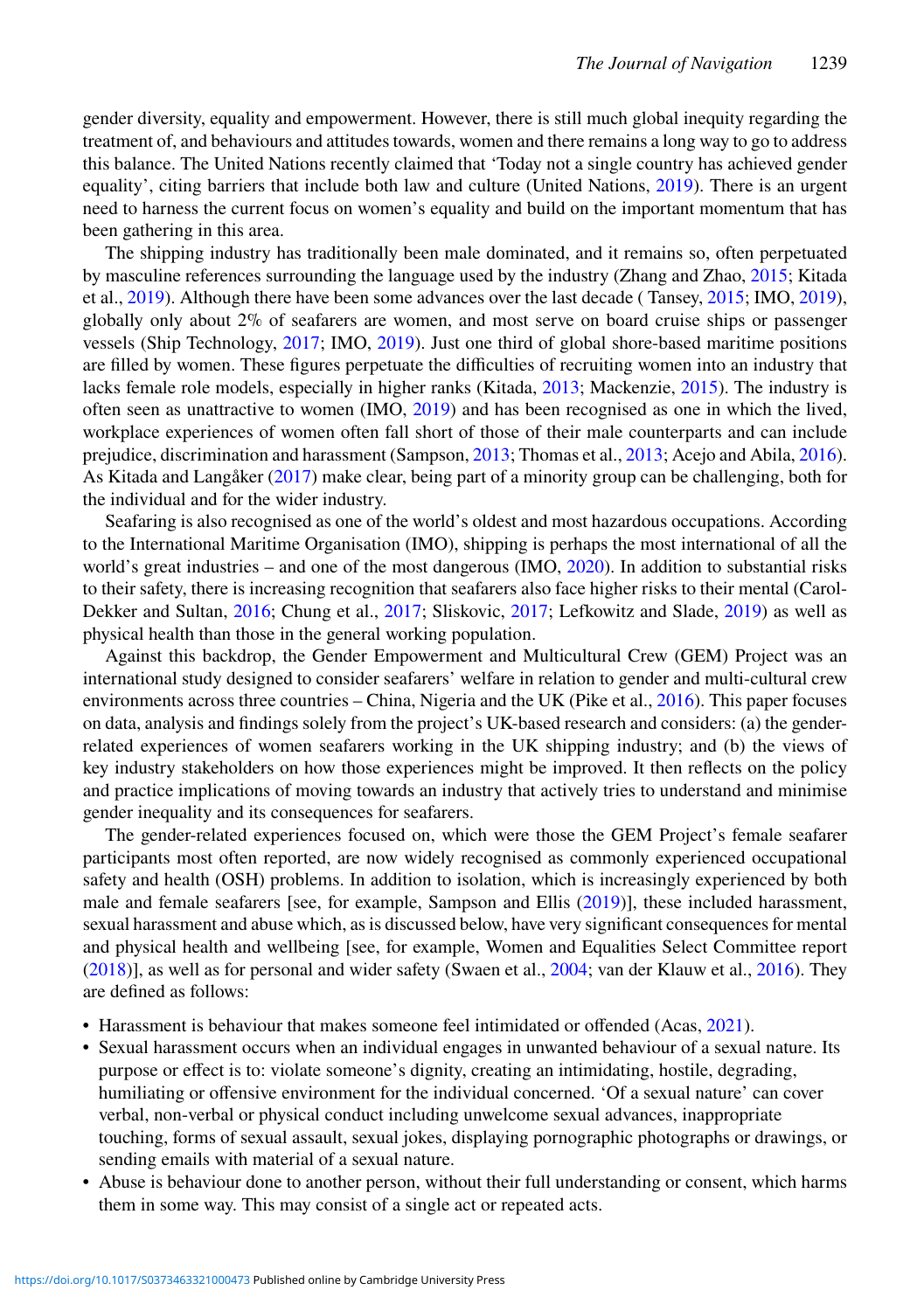The UK Merchant Navy has a long-established strongly hierarchical and patriarchal structure. In common with the wider and increasingly globalised maritime industry, it has seen significant changes in recent decades, particularly in relation to the increasing use of a range of fluid crewing strategies, with seafarers deployed to different ships on contracts of varying type and length. Both these contexts are of relevance to the findings presented below, and so are areas that will be returned to later in the paper. It is also important to note here, however, that another key change has been the increasing numbers of women in the UK industry. In 2019, 3·23% of seafarers (4·74% deck and 1·39% engine) were women (DoT, [2018\)](#page-11-10). Furthermore, 10% of new SMarT (Support for Maritime Training) entrants in the UK in 2018/19 were female, up from  $5\%$  in 2017/18 (DoT, [2019\)](#page-11-11). This all compares favourably with global figures.

In addition, the shipping industry is relatively highly regulated both nationally and, given its global nature, at the international level (Exarchopoulos et al., [2018\)](#page-11-12). Key features of the regulatory context in terms of this paper include: the UK Equality Act, 2010, which prohibits discrimination and unwanted behaviour (including harassment) in the workplace, including that related to gender; and the Maritime Labour Convention (MLC), 2006, which has been ratified in the UK and which establishes seafarers' rights to decent working conditions. While the impact on the industry of the latter has been significant, there has been recognition that it could be amended to further enhance its role in addressing the maritime gender gap (Dragomir, [2018;](#page-11-13) Pineiro and Kitada, [2020\)](#page-12-17). Recent steps have been taken in this regard, in particular, for example, the 2019 amendments under which governments and shipowners are expected to adopt measures to better protect seafarers against shipboard harassment and bullying using guidance published jointly by the International Transport Workers' Federation (ITF) and the International Chamber of Shipping (ICS). In addition, the International Safety Management (ISM) Code requires shipping companies to implement onboard safety management systems to protect seafarers. The ISM Code emphasises both the importance of seafarers' participation in OSH management and the commitment of senior management to safety (Shan and Zhang, [2020\)](#page-12-18). This reflects other international regulations, such as the European Working Time Directive (2003/88/EC), the European Framework Directive (89/391) and ILO Convention 155. Additionally, the importance of a participatory approach to OSH management arrangements is recognised, which should be developed and administered within the context of strong management commitment and management of regulatory oversight (Walters and Nichols, [2007,](#page-12-19) [2009\)](#page-12-20).

Taken together, these employment rates and regulatory contexts suggest that the experiences of women seafarers working in the UK shipping industry considered in this paper are likely to be among the most positive of women seafarers globally.

#### **2. Methods**

The GEM Project, conducted between 2015 and 2016, was designed to consider seafarers' welfare in relation to gender and multi-cultural crew environments. In order to reflect the global nature of the industry and the diverse experiences of seafarers working within it, the project focused on three countries, selected for their range of differences in maritime culture, population, economic status and attitudes to women working within the industry: China, Nigeria and the UK. The findings presented in this paper are drawn from the UK data; for the Nigerian findings see Pike et al. [\(2016\)](#page-12-12) and for the Chinese findings see Pike et al. [\(2016\)](#page-12-12) and Zhao et al. [\(2017\)](#page-13-1).

The GEM Project followed a mixed-methods approach, comprising a literature review, a questionnaire survey, a focus group, semi-structured interviews and panel discussions as part of a conference for industry stakeholders; for full details see Pike et al. [\(2016\)](#page-12-12). The literature review allowed the identification of key areas in relation to the gender-related experiences of women seafarers and ways in which the participation and retention of women in the industry might be improved. From this, key questions were developed for measurement in the survey and subsequently explored in more depth in the focus group and the semi-structured interviews; with the collection of reaction to the findings, together with the identification of potential avenues for the development of policy and practice, taking place during the panel discussions.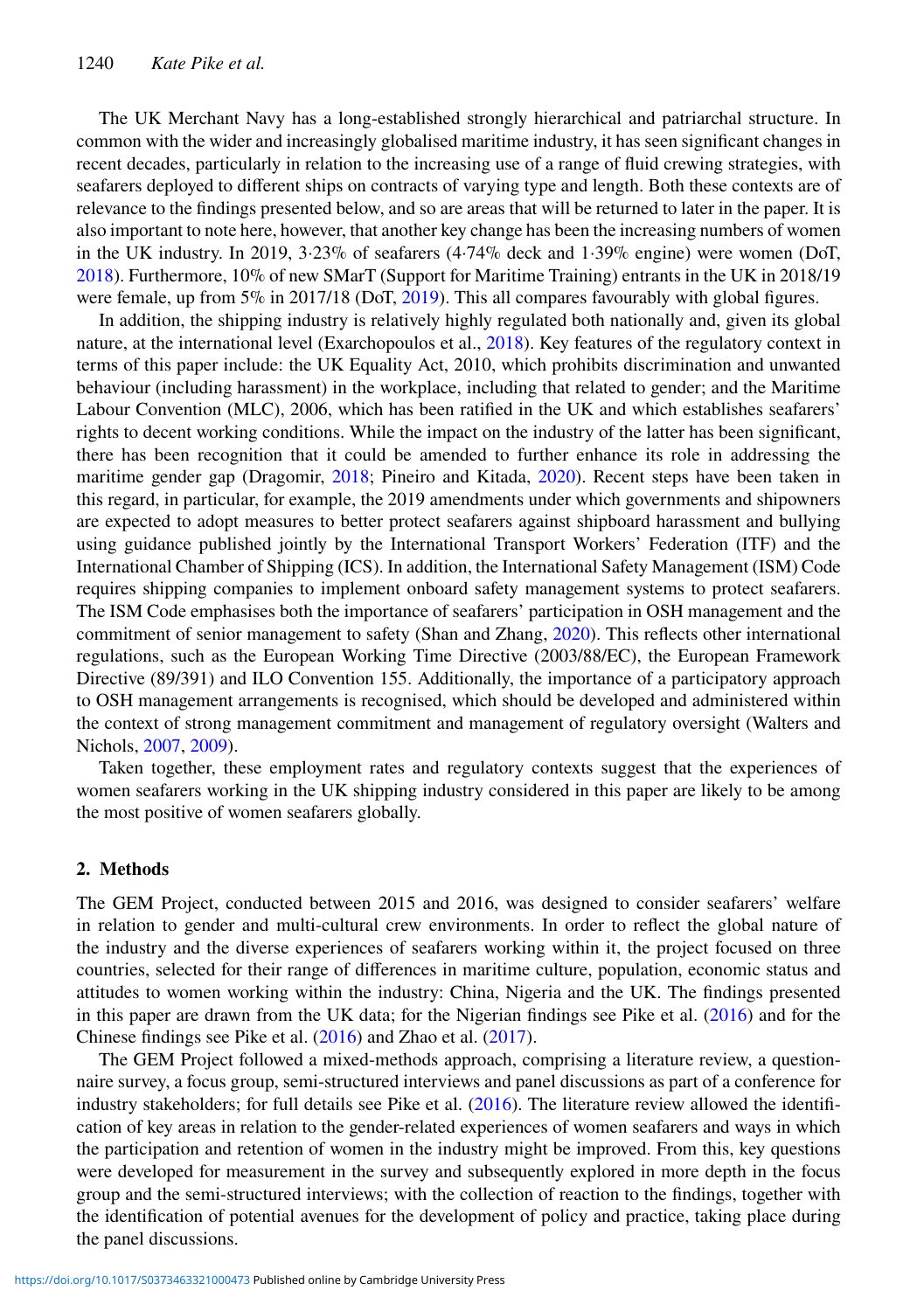| Research participants                                               |
|---------------------------------------------------------------------|
| • Before at-sea training: 40 males; 8 females                       |
| • After at-sea training: 47 males; 9 females                        |
| Policy makers: 0 males; 3 females                                   |
| Female serving seafarers: 5                                         |
| Female former seafarers: 4                                          |
| MET trainers: 3 males; 1 female                                     |
| Recruiters: 2 males: 2 females                                      |
| Shipping companies: 2 males; 0 females                              |
| NGOs and charities: 0 males: 3 females                              |
| 5 female cadets who had responded to the cadet survey               |
| Current and former male and female seafarers and representatives of |
| policy makers, recruiters, ship owners and MET institutions         |
|                                                                     |

<span id="page-3-0"></span>*Table 1. Data collection and participants.*

Note.

a Numbers of respondents to the before and after first at-sea training surveys vary reflecting the cadets present when each survey was administered.

 $b$ The panel discussions were part of a public discussion forum held at the GEM Conference, ITF Seafarers' Trust, London, June 2016.

## *2.1. Data collection*

A paper-based self-complete questionnaire collected data anonymously from cadets at Warsash Maritime Academy in a classroom situation before and after their first phase sea training session. Following the 'after' survey, female respondents were invited to take part in a focus group to further explore the key issues identified in the survey. This took place in an informal setting and was recorded and transcribed. Semi-structured interviews were undertaken with key stakeholders, including: policy makers, maritime education and training (MET) institution trainers, recruiters, shipping companies, non-governmental organisations (NGOs), and both current and former women seafarers. Most interviews were carried out by phone, though some were held face-to-face; all were recorded and transcribed. Lastly, at the GEM conference in 2016, public panel discussions were held with participants including: industry policy makers, educators, career developers, seafarers and maritime NGOs (see [Table 1\)](#page-3-0).

All the research materials (questionnaires, focus group, interview and panel discussion guides, participant information sheets and consent forms) were developed in accordance with Solent University's ethical standards and approved by the University's Research Ethics Committee. As indicated above, the questionnaires were developed following an extensive literature review to identify key topics. They were finalised after piloting among representatives of the relevant participant groups. The focus group and interview guides were developed following the collection of the survey data and the panel discussion guide following the analysis of all the other primary data collected. All data collection methods used appropriate language and questions for the participants involved and took careful account of factors including gender and role. In addition to demographic and occupational data as appropriate, the topics covered included gender-related expectations ahead of first sea training, experiences during first sea training, experiences during a seafaring career, and factors influential over those experiences. Questionnaires were gender specific<sup>3</sup> and participants were able to self-identify their gender and complete the surveys they felt most appropriate to them.

A pragmatic approach was taken to sampling. All cadets in their first year at Warsash Maritime Academy in 2015 were invited to take part in the survey, and all the female cadets who completed the survey were invited to take part in the focus group. Response rates of the student cadets who were

<span id="page-3-1"></span><sup>&</sup>lt;sup>3</sup>This allowed the inclusion of some gender-specific questions, but for the most part the questionnaires were identical.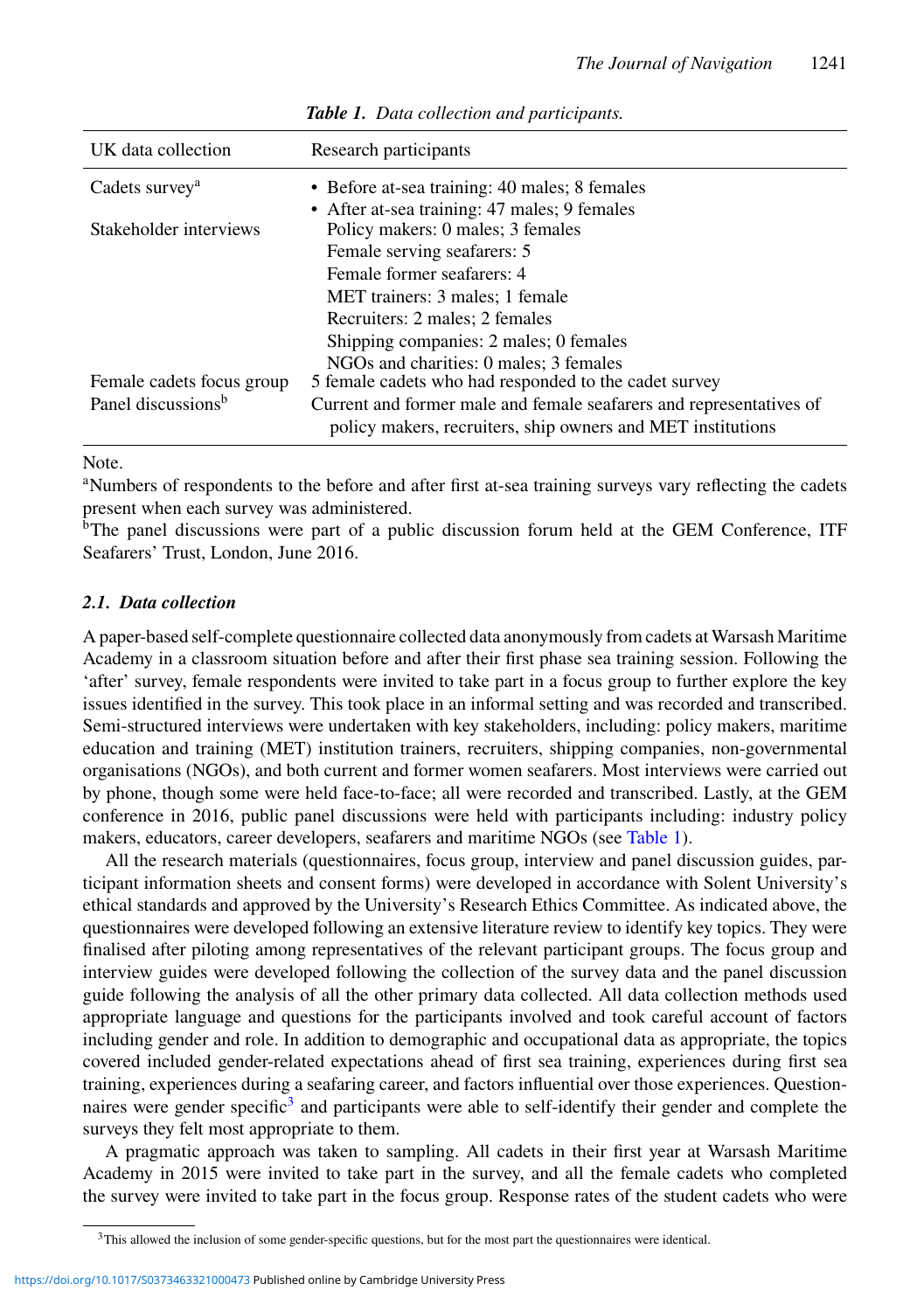available during the survey time frame of two weeks was  $86\%$  responding to the survey and  $71\%$  to the focus group. Interviewees and panel discussion members were identified to represent key industry stakeholders and were approached directly.

The findings presented below draw primarily on the qualitative data set, which was coded and analysed thematically to consider the experiences of female seafarers and participants' views on how such experiences might be improved. Supporting quantitative data, relevant to the themes considered, are used descriptively.

# **3. Results**

The findings presented below first explore respondents' perceptions of the experiences of women at sea; and second describe their views on how this experience might be improved.

## *3.1. What is the experience of women at sea?*

Perhaps not surprisingly, it was clear from all of those who participated that the experiences of women at sea were mixed. Many spoke positively:

*'It felt like a family because [there were] only several of us on the ship. We were all very close to each other, just like a family. . . '* Female seafarer, interview 20 *'I had very positive experience on that ship. Many passengers were from Russia. I talked to them*

*and we sometimes swap small gifts to each other.'* Female seafarer, interview 05 However, there were also substantial areas of concern that were specific to gender. These fell broadly

into two groups: harassment (including sexual harassment, and physical and mental abuse) and isolation; both of which are considered in the following sub-sections.

## *3.1.1. Harassment and abuse*

When asked before their first time at sea what they thought would be the biggest issue facing women on board, the cadet respondents in the study most commonly identified sexual harassment and abuse (19%  $N=10$ ), which included: anxiety of exploitation, rape, and concerns that some men would be under the impression that the women on board would be sexually interested in them. This was followed by sexism ( $12\% N=6$ ), loneliness, isolation and segregation ( $8\% N=4$ ); other issues included difficulties in gaining respect from fellow crew members, anxiety about sexist comments and inappropriate remarks, and being viewed as lacking in ability. When they returned from their sea time, sexual harassment had become a reality for some of the female seafarers, having been experienced five times (16% *N* = 8), with sexism experienced three times ( $9\% N = 5$ ). 'Old school seafarers' holding more traditional viewpoints, including negative stereotypes of women working on board, were reported twice  $(6\% N=3)$ , as was gender discrimination ( $6\% N = 3$ ).

As a snapshot of the first-time experiences of a relatively small group of cadets, this level of harmful experience is particularly concerning. Even more worryingly, it clearly reflected the prevailing view among the industry stakeholder representatives, who identified the main issues that women face at sea as being: (1) sexual harassment and bullying, (2) job retention, and (3) discrimination. Respondents suggested that it was inevitable that women seafarers who remained and progressed in the profession as far as a senior officer rank, would have experienced some form of harassment or abuse during their career:

*'. . . a female Captain, she has had to go through cadet level up to Captain and she almost certainly at some point through her career would have had sexual harassment issues to deal with; however, she has dealt with them. I think it is inconceivable that she wouldn't have at some point.'* Male ship owner, interview 22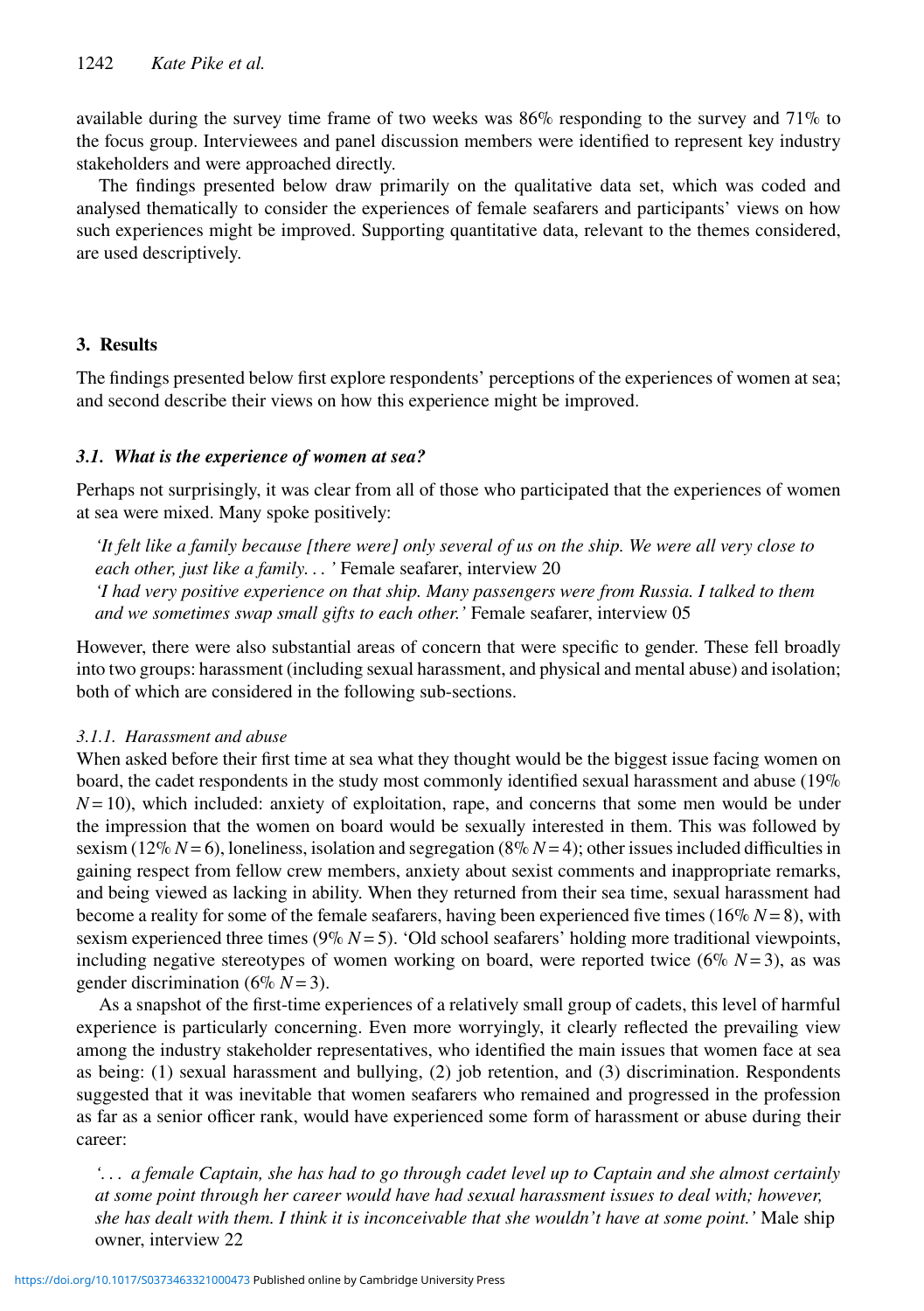*'I would suspect if you asked any female cadet who've had some period at sea or close to their qualifying sea time, have they suffered some form of abuse harassment or bullying during their time at sea? The answer would be yes.'* Male ship owner, interview 21

*'I've met lots of young female seafarers who had said to me that the first issue was trying to get a particular colleague from a particular country to understand that "no" really does mean "no", and when I am being nice to him I am not flirting with him and trying to get him to take me seriously as a professional and so on.'* Female recruiter, interview 19

*'If you're the only woman and if you're too friendly you're just after sex or whatever, or you're only there for one thing. If you're not friendly enough then you're a stuck up cow*.*'* Female seafarer, interview 12

As indicated above, the terms harassment and abuse cover a multitude of experiences, from illegal and violent behaviour through to inappropriate language. However, participants also recognised that considering whether or not to report such incidents of any type or severity was another difficulty that women working at sea routinely experienced. There was a clear view that reported cases likely represented just the tip of the iceberg, with under-reporting in part reflecting women fearing that incidents could be dismissed as 'banter':

*'Less easy to sort of illustrate or to explain to a captain, is what could be seen as joshing which perhaps takes a slight sexual connotation but not too much and then does the women just not have a sense of humour? At what point does she feel, now I need to complain? But now I shouldn't because this is not so bad . . . But now it is something else. And that sort of intermediate, grey area which I think a lot of women at sea do face and they don't know whether they should complain because then they are not one of the boys and then they are being a pain.'* Female policy maker, interview 3 *' . . . so I got called up to the captain and he said, "Well I think you're making a mountain out of a molehill" [referring to the cook entering her cabin uninvited at night and a case of attempted sexual abuse] . . . I remember crying in my cabin thinking somebody, somebody come and rescue me but then a week or two later we're back in Sweden – the guy, the cook, had had a couple of drinks and he beat the mate up and he got the sack for that.'* Female seafarer, interview 12.

*'There is an awful lot of discrimination on board, sexism every day. If you don't respect your leader your base line is gone completely. I think that it comes down to company ownership and leadership as well. . . . As a cadet you can report, but if the person at the top is not strong enough to deal with it and isn't supporting those issues, then a lot of it will be silent and will [not be dealt with]*.' Anonymised Conference Panel member

In practice, respondents indicated that the experience and expectation of abuse tended to lead to women trying to keep a low profile on board. One female cadet said she:

*' . . . .. felt that I couldn't join in with the crew for fear of them being inappropriate.'* Female cadet, survey No. 3

This was perhaps exacerbated by the widely held view that women's behaviour on board would be judged very differently from men's:

*'. . . physical relationships between men and women on board is a thing that does happen . . . and it can damage the female's career, not greatly so for the men.'* Anonymised Conference Panel member

As a result, the experience of being a woman seafarer was recognised by many of the participants from across the industry as potentially lonely and isolating, which has serious implications for their occupational safety, mental health and wellbeing.

## *3.1.2. Isolation*

Isolation is widely recognised as being a significant issue for seafarers generally (Sampson and Ellis, [2019\)](#page-12-13), but particularly for women, as well as other minority groups and younger people. Respondents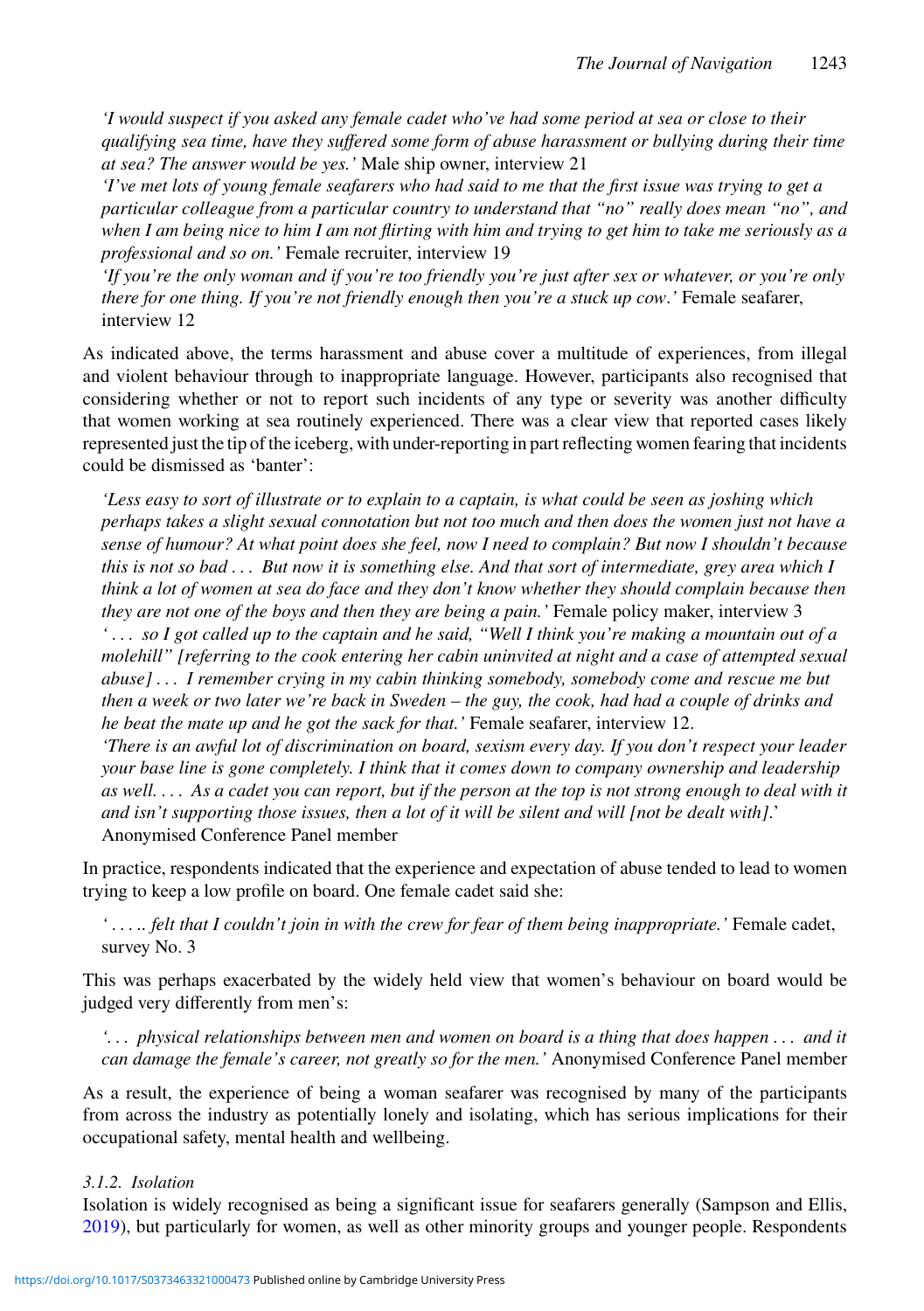recognised this and its impact on the retention of seafarers within the industry:

'*Isolation can drive people to leave. It is difficult, especially when you are young.'* Female policy maker, interview 1

This again was reflected in the views of the respondents who indicated that, over time, a seafarer's life has become less sociable.

*'I think all seafarers are vulnerable to isolation, the very unique conditions on board ships but being a woman on board, without necessarily having that support network there makes them more vulnerable to that issue.'* Female ex-seafarer, interview 9 *'I feel quite isolated a lot of the time.'* Female seafarer, interview 12.

Smaller crew sizes, increased bureaucracy and time-consuming paperwork, shorter port calls and multicultural crews leading to groups of those with a shared language, were identified as contributing to the potential for isolation (The Seafarer's Happiness Index, 2020). Additionally, lack of web-based connectivity or inconsistent or chargeable Wifi could compound the problem, particularly amongst younger crew who have grown up with this technology and are rarely without it onshore (Inmarsat, [2018\)](#page-11-14).

Activities where crew can socialise together have arguably decreased since alcohol was banned onboard most vessels, with many seafarers choosing to relax alone in their cabins following their shift rather than meeting up socially (The Maritime Executive, 2020). Although living and working at sea means seafarers are in close proximity to other crew, the unique environment on board can be isolating for many:

*'If the norm on board the ship is for different crews just to go back to their cabins at the end of the day as soon as they have finished their shift . . . then I think Yes, there is a problem'.* Female policy maker, interview 2

*'. . . the ship is an isolated workplace and it's not easy to supervise it – so it is very different from being an office, a factory, a workshop or whatever. It does make it a much harder work environment for women to operate in.'* Male ship owner, interview 21

Being in a minority group working at sea, such as being the only one of your gender or nationality, was recognised as having the potential to compound feelings of isolation:

*'. . . if you are one person from a certain culture and everybody is a different culture, there can be a sense of loneliness . . . she'd experienced the same thing but because of being a female, she was the only female on board and she experienced a sense of loneliness.'* Male MET representative, interview 14

*'. . . with multinational crews, the opportunity for social interaction is often, but not always, reduced. People don't speak the language of the others; they don't share the same interests and so you have increasing isolation.'* Male ship owner, interview 21

*'. . . there are relatively few female Asian seafarers in the first place in deck or officer positions and secondly those who are in those positions are more likely to go into the cruise sector where there are additional female seafarers on board, because they don't feel so isolated . . . From an individual level, European cultures, probably have less of a problem with that. You can't discount culture in this process – it isn't just about gender.'* Male ship owner, interview 22

## *3.2. What do participants think will improve the experience of women at sea?*

The need for consistent and high standards of education, training and mentoring were identified by respondents as being key to improving the experiences of women working at sea. The importance of incorporating wellbeing and diversity into training was also identified as key both to preparing cadets for embarking on their first sea time and to equip senior management to deal with issues such as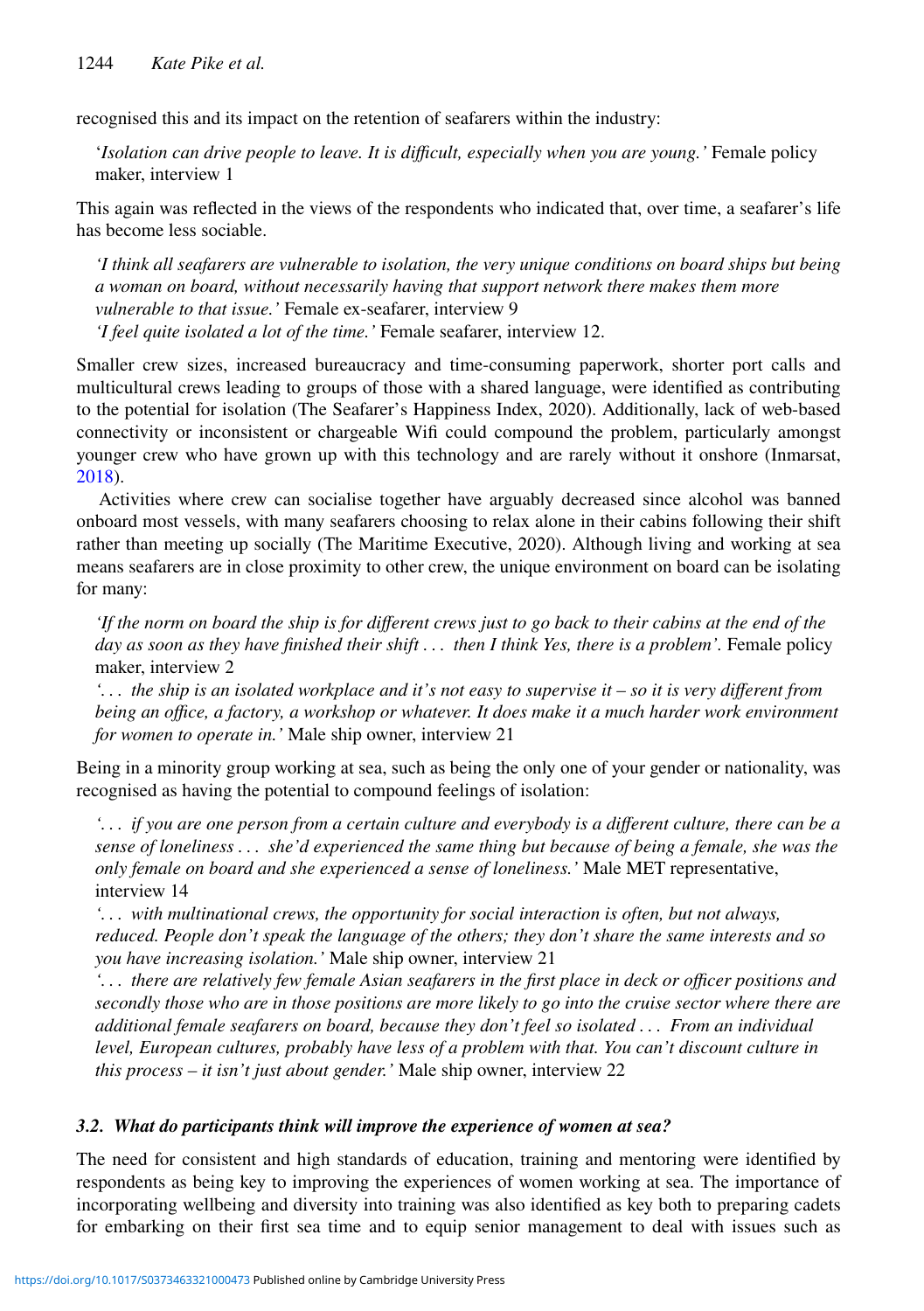harassment, abuse or isolation should they arise on board. This is consistent with recent work by Pineiro and Kitada [\(2020\)](#page-12-17), who noted that seafarers' training tends to be focused around technical skills and far less on the non-technical aspects of seafaring, such as leadership and management. Similarly, there was a widely held view that providing experienced mentors for cadets and new crew had the potential to be effective, recognising that a shift towards making the duty of care the predominant on board culture would significantly contribute to enabling young crew, particularly those in minority groups, to work in a safe and supportive environment:

*'It all comes down to tolerance on board and as a culture. You can't influence a culture in the short term, but you can influence the climate and I think the climate that the ship owners are setting needs to be of zero tolerance and enforced support structures in place on board vessels whereby the lines of communication for certain comeback.'* Interview 17 female recruiter

The conference panel discussion noted that some shipping companies have introduced training schemes covering these areas:

*'Not only gender, but diversity and multi-cultural issues . . . preparing their workers to work in a multi-cultural environment . . . This kind of training has to be repeated from time to time to remind them [the seafarers] that these are the policies of the company and this is the code of conduct that this company is asking you to follow and if you misbehave this is the consequences, it has to be clear.'* Anonymised conference panel member

However, respondents felt that such arrangements were unusual and that, more generally, appropriate training and mentoring arrangements were lacking.

#### **4. Discussion**

The findings present a concerning picture of the experience of women working at sea. Cadets about to embark on their first sea training identified sexual harassment and abuse as the biggest issues they expected women working at sea to face. On their return from that first sea training, approximately one in six reported experiencing (or witnessing the experience of) sexual harassment. This is consistent with earlier findings, which suggest that sexual harassment of female seafarers by male crew is commonplace (Thomas et al., [2013\)](#page-12-8) and indicates worryingly little progress over time. Relatedly, and of even more concern, representatives of stakeholders from across the industry indicated that this was the norm and it was the widely held view that *all* women who remained and progressed in the industry would have experienced sexual harassment at least once in their working lives.

In addition, some respondents spoke in ways that reflected unconscious bias, for example, by suggesting that certain job types, industry sub-sectors and so on, were more appropriate than others for women to work in, and implying that pastoral and duty of care obligations in relation to female, as opposed to male, staff would be different and could make additional and burdensome requirements on senior staff. Furthermore, these findings, in common with those from other industries (Berdahl and Moore, [2006;](#page-11-15) EU, [2018;](#page-11-16) TUC, [2019;](#page-12-21) Equality and Human Rights Commission, [2020\)](#page-11-17) suggest that the experience of harassment and abuse was common not only among women and other minorities on board, but also among lower ranked and younger crew members generally (Pike et al., [2016\)](#page-12-12). This, of course, is bound to contribute to concerns about reporting, evident in the data, particularly where senior crew members are the perpetrators.

Studies from outside the shipping industry suggest that anywhere from around 25% to over 80% of women experience sexual harassment in their lifetimes (Feldblum and Lipnic, [2016\)](#page-11-18). In a recent UK study, over half of women respondents reported experiencing sexual harassment at work, with half of those women saying that they had been subjected to unwelcome sexual jokes in the workplace more than six times in their lives (TUC, [2016\)](#page-12-22). These findings come from a relatively small sample, but they suggest rates are likely to be even higher among women working at sea. This is concerning given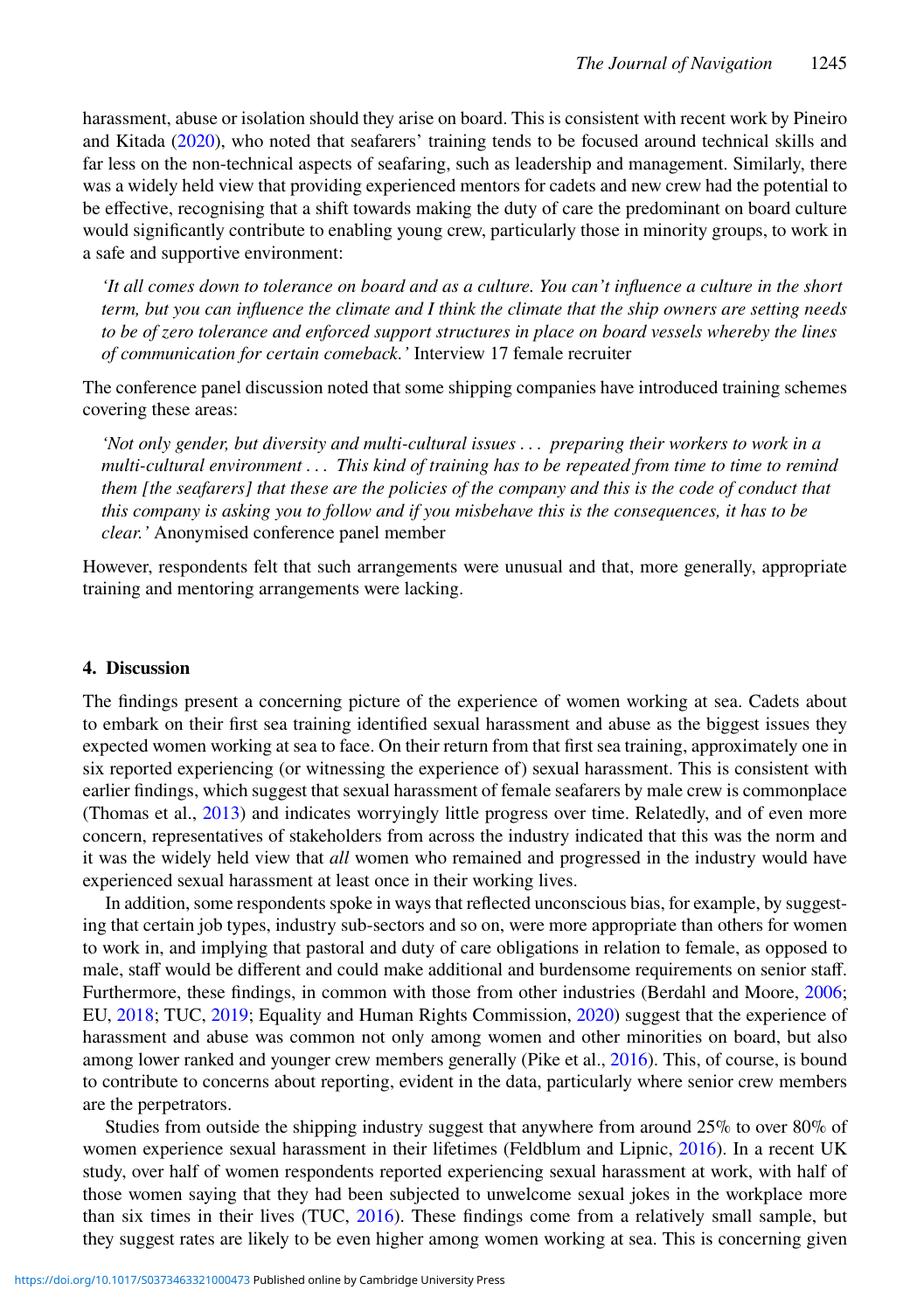the well-recognised consequences of the experience of sexual harassment. As the recent Women and Equalities Select Committee report [\(2018\)](#page-12-23) states:

Sexual harassment can have a devastating impact on those who are subjected to it. Mental and physical health often suffer, leading to anxiety, poor sleep, depression, loss of appetite, headaches, exhaustion or nausea. Victims feel humiliation, mistrust, anger, fear and sadness.

The experience of isolation when working at sea was also regarded by the respondents as commonplace, particularly among women and other minority groups. This was, in some instances, related to the experience of harassment or abuse. Participants indicated that women who had experienced harassment or abuse sometimes withdrew, as far as possible, from on board life outside work as a means of selfprotection. This is consistent with earlier findings suggesting that, in this male-dominated culture, female seafarers frequently manage their identity in ways that prioritise work over their individual needs (Kitada, [2010\)](#page-11-19).

In addition to the occupational health and wellbeing consequences of such experiences to women seafarers themselves, the potential implications for their physical safety, and more widely the safe operation of the vessel, and therefore the safety of the crew, cargo and environment, are particularly worrying. For example, research from the construction sector, a similarly male-dominated industry with relatively high levels of physical risk, indicates that workers who reported the experience of violence and harassment by colleagues more frequently reported involvement in an occupational accident than those without such experience (van der Klauw et al., [2016\)](#page-12-16). This is consistent with earlier research identifying psychosocial work characteristics as risk factors for workplace accidents (see, for example, Swaen et al., [2004\)](#page-12-15), and suggests that seafarers experiencing harassment are likely to be at greater risk of physical accident, perhaps as a result of the impact on both their personal mental and physical health and wellbeing and the dynamics of the workplace in which such harassment occurs.

As outlined in the Introduction, seafaring is a unique working environment, and there are several inherent factors that provide context to the onboard experience of seafarers reported by the participants in this study, in particular: the hierarchical structure of the Merchant Navy and the ways in which seafarers are deployed within the industry.

## *4.1. Hierarchy*

The Merchant Navy, much like the Royal Navy or other defence navies across the world, has a steep hierarchical structure that provides a command and control system where the captain's word is historically not questioned. Together with a long tradition of a strong patriarchal structure, this inevitably enables an arena in which bias and stereotyping can flourish, albeit not necessarily with any conscious intent.

On board, the hierarchical rank system means that senior officers, particularly the captain, are the primary influence in establishing the onboard culture determining which behaviours are acceptable and which are not. These officers, therefore, are in a position to instil a culture of tolerance and respect on board and so contribute to the development of a more inclusive and accepting work environment. As indicated above, respondents to this study clearly recognised this potential, just as they did the current widespread failure to exploit it within the industry. So, when asked about ways in which the experience of women working at sea might be improved, training, in relation to leadership skills, was commonly identified.

## *4.2. Crewing strategies*

Much of the Merchant Navy operates by deploying seafarers to a different ship for each voyage, as well as staggering crew changes and issuing contracts of different lengths and types (such as permanent or for a single voyage) to seafarers of different ranks or nationalities. As a result, seafarers are frequently working on unfamiliar vessels and with unfamiliar colleagues, who may change during their time on board. While this approach to crewing may mean that an abusive colleague leaves the ship, so providing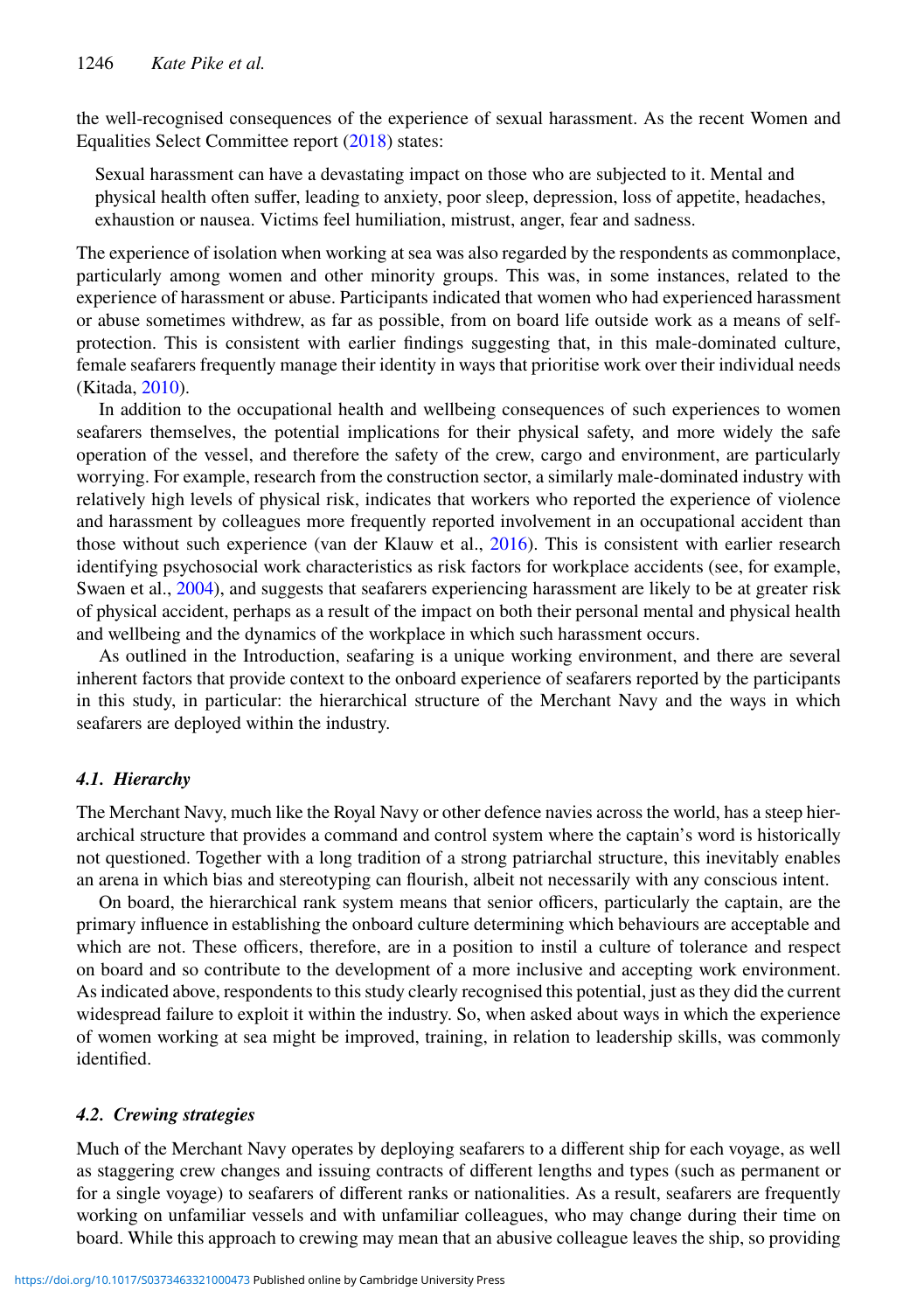relief for the remainder of a seafarer's tour, it also has the potential to contribute to experiences of isolation and loneliness and is unlikely to lead to a workplace environment in which women, particularly those in more junior roles, would feel confident of support when reporting the experience of abuse. This approach to crewing is a reflection of the wider industry focus on efficiency and value for money, which has led to relentless pressure to reduce crewing costs and has very substantial implications for seafarers' occupational health, safety and wellbeing (Walters and Bailey, [2013\)](#page-12-24). In contrast, a recent study indicated that stable crewing strategies, in particular where the top four<sup>[4](#page-9-0)</sup> senior officers are kept in place for more than one voyage, provide an environment engendering diversity and supporting a strong onboard safety culture (Pike et al., [2019b\)](#page-12-25). This highlights the central role of shipping companies and shore-side management in the way in which seafarers are trained and deployed, expectations of on board culture, and commitment to the provision of a safe and supportive work environment in which seafarers or their representatives are able to participate in the development of the arrangements made to manage their occupational health, safety and wellbeing. Ultimately, these organisations can introduce the changes needed to improve the experiences of women, and indeed all those working at sea. As one of the participants put it:

*'. . . a lot of seafarers blame people ashore who have never been to sea for not understanding them and therefore communicating poorly with them because they don't know what life at sea is like. But by the same token we hear just as many complaints about, for example, Superintendents ashore who have been to sea having poor management skills and therefore sort of a militaristic approach to management which they take from sea to shore with them and then impose back upon the ship they are dealing with now that they are ashore, having just as deleterious an impact on the seafarer as the communication style of those who were ashore who've never been to sea.'* Interview 19, male recruiter

This also means that, although leaders still have an important role on board, they are less likely to be invested if there is a constant fluidity of crew and officers (Pike et al., [2019a\)](#page-12-26). The implication is that training is required at sea and ashore to provide leadership skills to ensure that pastoral care is adequately provided to *all* seafarers, and crewing policy changes may have a role to play in creating an appropriate culture and environment.

In addition to changes on board achieved through developments in shore-side management policy, progress requires strategic and policy development at the industry level. Some indications of progress include the guidance on addressing bullying and harassment published jointly by the Maritime UK's Women in Maritime Taskforce initiative 'to improve the gender balance at all levels in the maritime industry both at sea and on shore' (DoT, [2019\)](#page-11-11). However, as yet there is little to no sense of the urgency or reach and depth of change that will be required for wholesale reform.

There was widespread agreement amongst the participants that training, particularly in leadership skills and mentoring, were key to improving the experiences of women working at sea. While they were able to point to some instances of progress in these areas, generally the respondents indicated that such schemes were sorely lacking. This was exacerbated by an impression that, to some extent, senior officers may mimic the behaviours they experienced as junior seafarers, so perpetuating poor behaviour across the industry – a trait that has been recognised in other sectors (Zellars et al., [2002\)](#page-13-2). The underlying assumption among some employers is that women seafarers tend not to remain in the industry as long as men and are more costly, and therefore are a poorer investment than their male counterparts. Despite evidence to the contrary (Thomas, [2004\)](#page-12-27), these beliefs persist and perpetuate both low recruitment rates and the failure to make progress in improving the experiences of women seafarers.

This research had limitations. Despite representing most of a cohort of new cadets at a major UK maritime academy, the absolute sample size of the survey was small. Additionally, in common with all research, across the range of methods used the study is likely to have captured only the views of those with an interest in the areas being studied. Nevertheless, the work represents one of the first attempts to

<span id="page-9-0"></span><sup>4</sup>The top four senior officers are the captain, chief officer, chief engineer and second engineer.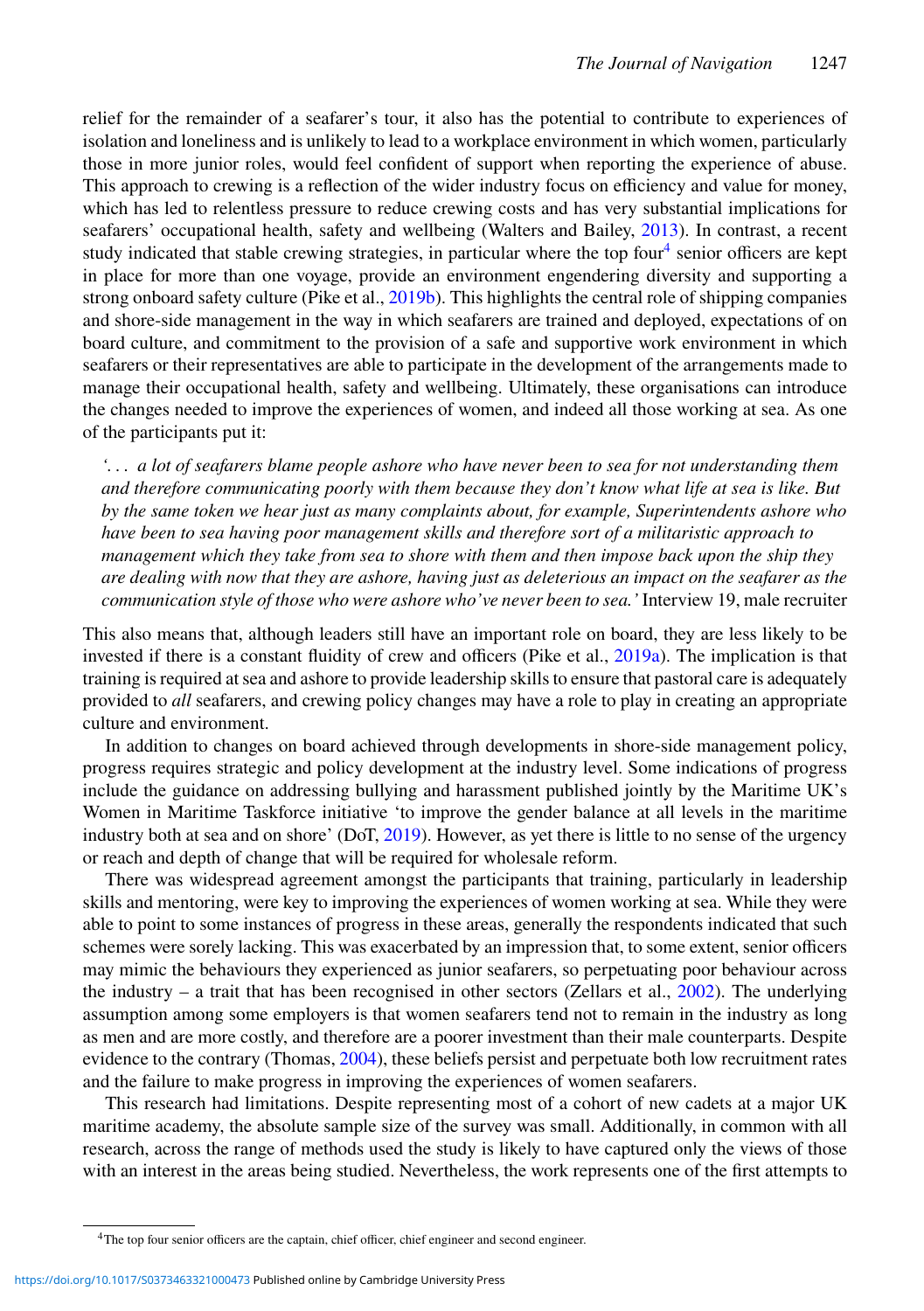directly address gender equality and the experiences of women seafarers both with seafarers themselves and with representatives from across the industry. The extent of consensus among the participants, together with the widespread recognition of stakeholders from across the sector of the experiences of serving women seafarers captured by the project, suggest that the findings reflect prevailing industry conditions. Nevertheless, further examination of the issues raised, with larger and potentially more representative samples, is still needed, in particular to more fully understand the sectoral and workplace contexts in which the kinds of experiences reported by the participants occur and so how policy and strategic changes might improve such experiences.

#### **5. Conclusions**

These findings suggest that female seafarers are likely to be at even greater risk than their male counterparts because of their higher likelihood of encountering sexual harassment on board. The data demonstrate an expectation of sexual harassment as normalised behaviour on board and, in this regard, the findings make it clear that there is a long way to go to before the industry is anywhere near gender equality. In addition, working under stress and enduring harassment in any work setting has wider safety implications (van der Klauw et al., [2016\)](#page-12-16). In the case of seafaring, these extend to other seafarers, as well as to the vessel, its cargo and the environment.

The data in this study relate to the maritime industry in the UK and are likely to represent generally more positive experiences than those faced by women seafarers elsewhere in the world (Pike et al., [2016\)](#page-12-12). As ITF points out, in some countries MET institutions are not allowed to recruit and train women to nautical courses. Where they can train, women seafarers can be subject to discrimination and harassment, may face prejudice from ship owners who do not employ women, can face lower pay for work that is equivalent to that of their male colleagues, and are sometimes denied the facilities or equipment available to male workers (ITF, [2020\)](#page-11-20).

Global momentum has opened up debate surrounding gender and it is crucial that opportunities arising from this new visibility are not lost and that policy makers focus on ensuring that the maritime industry takes urgent steps to improve the work experiences of minority seafarers. While it is vital to ensure that technical skills are kept up to date as new technologies advance and working practices evolve, balancing technical with non-technical training is vital. This should include the teaching of leadership and soft skills to ensure that seafarers are better equipped to function in a fast-changing industry. Key to this is training at all levels, from cadets to senior officers, and the maritime syllabus must be updated and revised accordingly.

There is increasing recognition across the industry of the urgent need to address the risks that seafarers face to their physical and mental health on a daily basis, and so reduce the very large number of preventable work-related seafarer deaths and illnesses globally. Recent work, for example, Lefkowitz and Slade [\(2019\)](#page-12-11) and Sampson and Ellis [\(2019\)](#page-12-13), identifies both seafarers' work and employment conditions, and their training, as key areas in which changes to support improved mental health, wellbeing and safety must be made. The findings in this paper relating to the experiences of women seafarers support these conclusions and suggest that such changes have the potential to improve the experiences of all those working at sea, particularly those minorities currently enduring the poorest workplace experiences. As one of the female policy participants said:

*'If you want people to come back for a second tour of duty and you want them to see it as a career for life, then you have to make it an environment where they want to work. And it's not just men, it's women as well. The way that you need to do things to make it attractive to women are also required to encourage men to stay on board. . . . What we would accept 50 years ago isn't the case anymore and you have to create an environment that everybody would want to work in.'*

Achieving this requires wholesale commitment, buy-in and substantial investment from employers, as well as policymakers, across the industry; but crucially it cannot be realised without actively listening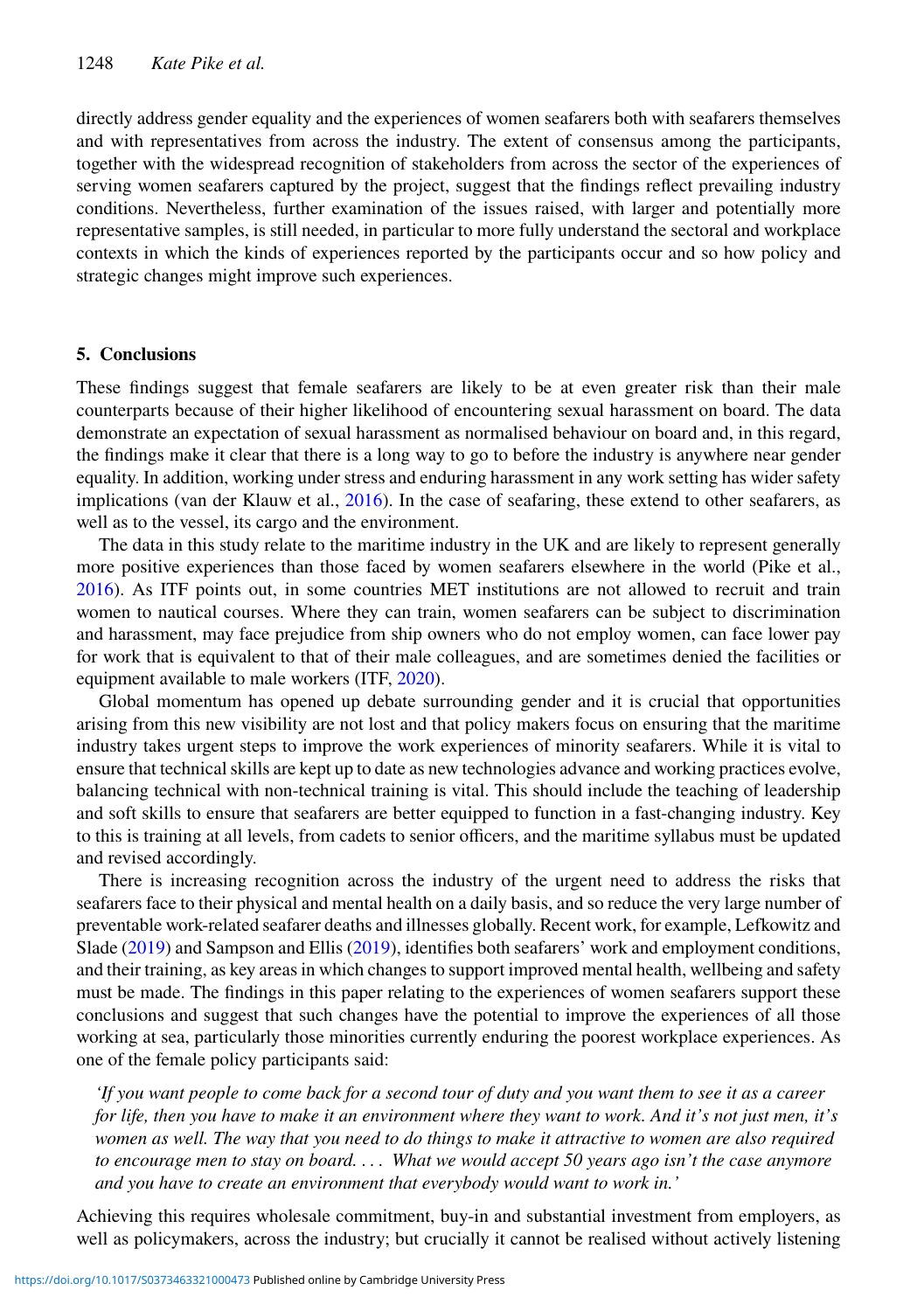to and acting on the views of seafarers themselves and their representatives. In short, what is needed now is a sea change.

**Funding.** This work was supported by ITF Seafarers' Trust [grant reference 1073].

**Acknowledgment.** The authors would like to thank the project sponsor, The ITF Seafarers' Trust, UK and all the maritime stakeholders who kindly gave their time to participate in the research. We would also like to thank Katie Stickland from Solent University for her endless support with this paper. Grateful thanks also to Dr Amos Kuje, Assistant Director of the Nigerian Maritime Administration and Safety Agency and Nancy Obluoha from the Nigerian National Maritime Academy for their help on the wider project from the Nigerian perspective.

#### **References**

- <span id="page-11-9"></span>**Acas**. (2021). *Handling a bullying, harassment or discrimination complaint at work.* [online]. Available at: [https://www.acas.org.](https://www.acas.org.uk/handling-a-bullying-harassment-discrimination-complaint) [uk/handling-a-bullying-harassment-discrimination-complaint](https://www.acas.org.uk/handling-a-bullying-harassment-discrimination-complaint) (Accessed 04 May 2021).
- <span id="page-11-5"></span>**Acejo, L. and Abila, S.** (2016). Rubbing out gender: Women and merchant ships. *Journal of Organizational Ethnography*, **5**(2), 123–138.
- <span id="page-11-15"></span>**Berdahl, L. and Moore, C.** (2006). Workplace harassment: Double jeopardy for minority women. *Journal of Applied Psychology*, **91**(2), 426.
- <span id="page-11-7"></span>**Carol-Dekker, L. and Sultan, S.** (2016). Reflections on the psycho-social distress within the international merchant navy seafaring community. *Journal of Psychology*, **7**(2), 53–60.
- <span id="page-11-8"></span>**Chung, Y-S., Lee, PT-W. and Lee, J-K.** (2017). Burnout in seafarers: Its antecedents and effects on incidents at sea. *Maritime Policy and Management*, **44**(7), 916–931. doi: 10.1080/03088839.2017.1366672
- <span id="page-11-11"></span>**DoT**. (2019). *Seafarers in the UK Shipping Industry:* 2019 [online]. Available at: [https://assets.publishing.service.gov.uk/](https://assets.publishing.service.gov.uk/government/uploads/system/uploads/attachment_data/file/851275/seafarers-in-the-uk-shipping-industry-2019.pdf) [government/uploads/system/uploads/attachment\\_data/file/851275/seafarers-in-the-uk-shipping-industry-2019.pdf](https://assets.publishing.service.gov.uk/government/uploads/system/uploads/attachment_data/file/851275/seafarers-in-the-uk-shipping-industry-2019.pdf) (Accessed 12 January 2020).
- <span id="page-11-10"></span>**DoT (Department of Transport)**. (2018). *Seafarers in the UK Shipping Industry:* 2018 [online]. Available at: [https://assets.publishing.service.gov.uk/government/uploads/system/uploads/attachment\\_data/file/763848/seafarers](https://assets.publishing.service.gov.uk/government/uploads/system/uploads/attachment_data/file/763848/seafarers-in-the-uk-shipping-industry-2018.pdf)[in-the-uk-shipping-industry-2018.pdf](https://assets.publishing.service.gov.uk/government/uploads/system/uploads/attachment_data/file/763848/seafarers-in-the-uk-shipping-industry-2018.pdf) (Accessed 12 January 2020).
- <span id="page-11-13"></span>**Dragomir, C.** (2018). The role of maritime labour convention in reducing maritime gender inequalities. *Journal of Physics: Conference Series*, **1122**(1), 012036.
- <span id="page-11-1"></span>**EASHW (European Agency for Safety and Health at Work)**. (2020). *Gender issues in safety and health at work: A review* [online]. Available at: <https://osha.europa.eu/en/publications/reports/209> (Accessed: 11 September 2020).
- <span id="page-11-17"></span>**Equality and Human Rights Commission**. (2020). *Sexual harassment and harassment at work. Technical guidance* [online]. Available at: [https://www.equalityhumanrights.com/en/publication-download/sexual-harassment-and-harassment](https://www.equalityhumanrights.com/en/publication-download/sexual-harassment-and-harassment-work-technical-guidance)[work-technical-guidance](https://www.equalityhumanrights.com/en/publication-download/sexual-harassment-and-harassment-work-technical-guidance) (Accessed 12 January 2020).
- <span id="page-11-16"></span>**EU (European Union)**. (2018). *Bullying and sexual harassment at the workplace, in public spaces and in political life in the EU: Women's rights and gender equality* [online]. Available at: [www.europarl.europa.eu/RegData/etudes/STUD/2018/604949/](www.europarl.europa.eu/RegData/etudes/STUD/2018/604949/IPOL_STU(2018)604949_EN.pdf) [IPOL\\_STU\(2018\)604949\\_EN.pdf](www.europarl.europa.eu/RegData/etudes/STUD/2018/604949/IPOL_STU(2018)604949_EN.pdf) (Accessed: 17 January 2020).
- <span id="page-11-12"></span>**Exarchopoulos, G., Zhang, P., Pryce-Roberts, N. and Zhao, M.** (2018). Seafarers' welfare: A critical review of the related legal issues under the maritime labour convention 2006. *Marine Policy*, **93**, 62–70.
- <span id="page-11-18"></span>**Feldblum, C. and Lipnic, V.** (2016). *EEOC select task force on the study of harassment in the workplace*, Report of Co-Chairs Chai Feldblum and Victoria Lipnic [online]. Available at: [https://www.eeoc.gov/eeoc/task\\_force/harassment/](https://www.eeoc.gov/eeoc/task_force/harassment/) (Accessed: 18 September 2019).
- <span id="page-11-2"></span>**ILO**. (2017b). *Gender diversity journey: Company good practices* [online]. Available at: [www.ilo.org/actemp/publications/](www.ilo.org/actemp/publications/WCMS_578768/lang-en/index.htm) WCMS 578768/lang-en/index.htm (Accessed: 05 January 2020).
- <span id="page-11-0"></span>**ILO (International Labour Organisation)**. (2017a). *What causes gender gaps in the labour market?* [online]. Available at: [www.ilo.org/global/about-the-ilo/newsroom/news/WCMS\\_566891/lang-en/index.htm\]](www.ilo.org/global/about-the-ilo/newsroom/news/WCMS_566891/lang-en/index.htm) (Accessed: 5 January 2020).
- <span id="page-11-6"></span>**IMO**. (2020). *Maritime Safety* [online]. Available at: <www.imo.org/en/OurWork/Safety/Pages/Default.aspx> (Accessed: 18 January 2020).
- <span id="page-11-3"></span>**IMO (International Maritime Organisation)**. (2019). *Women in maritime, IMO's Gender Programme* [online]. Available at: <www.imo.org/en/OurWork/TechnicalCooperation/Pages/WomenInMaritime.aspx> (Accessed: 06 January 2020).
- <span id="page-11-14"></span>**Inmarsat**. (2018). *Navigating everyday connectivities at sea* [online]. Available at: [www.inmarsat.com/wp-content/uploads/](www.inmarsat.com/wp-content/uploads/2018/06/RHUL-NECAS-Report-2018-Final.pdf) [2018/06/RHUL-NECAS-Report-2018-Final.pdf](www.inmarsat.com/wp-content/uploads/2018/06/RHUL-NECAS-Report-2018-Final.pdf) (Accessed: 19 December 2019).
- <span id="page-11-20"></span>**ITF**. (2020). *Women seafarers* [online]. Available at: <www.itfseafarers.org/en/issues/women-seafarers> (Accessed: 05 January 2020).
- <span id="page-11-19"></span>**Kitada, M.** (2010). *Women seafarers and their identities* [online]. Available at: [https://www.sirc.cf.ac.uk/Uploads/Thesis/Kitada.](https://www.sirc.cf.ac.uk/Uploads/Thesis/Kitada.pdf) [pdf](https://www.sirc.cf.ac.uk/Uploads/Thesis/Kitada.pdf) (Accessed: 05 January 2020).
- <span id="page-11-4"></span>**Kitada, M.** (2013). Code of behaviour at sea: Women seafarers' shipboard identity management. *World Maritime University Journal of Maritime Affairs*, **12**, 213–227. doi:10.1007/s13437-013-0044-7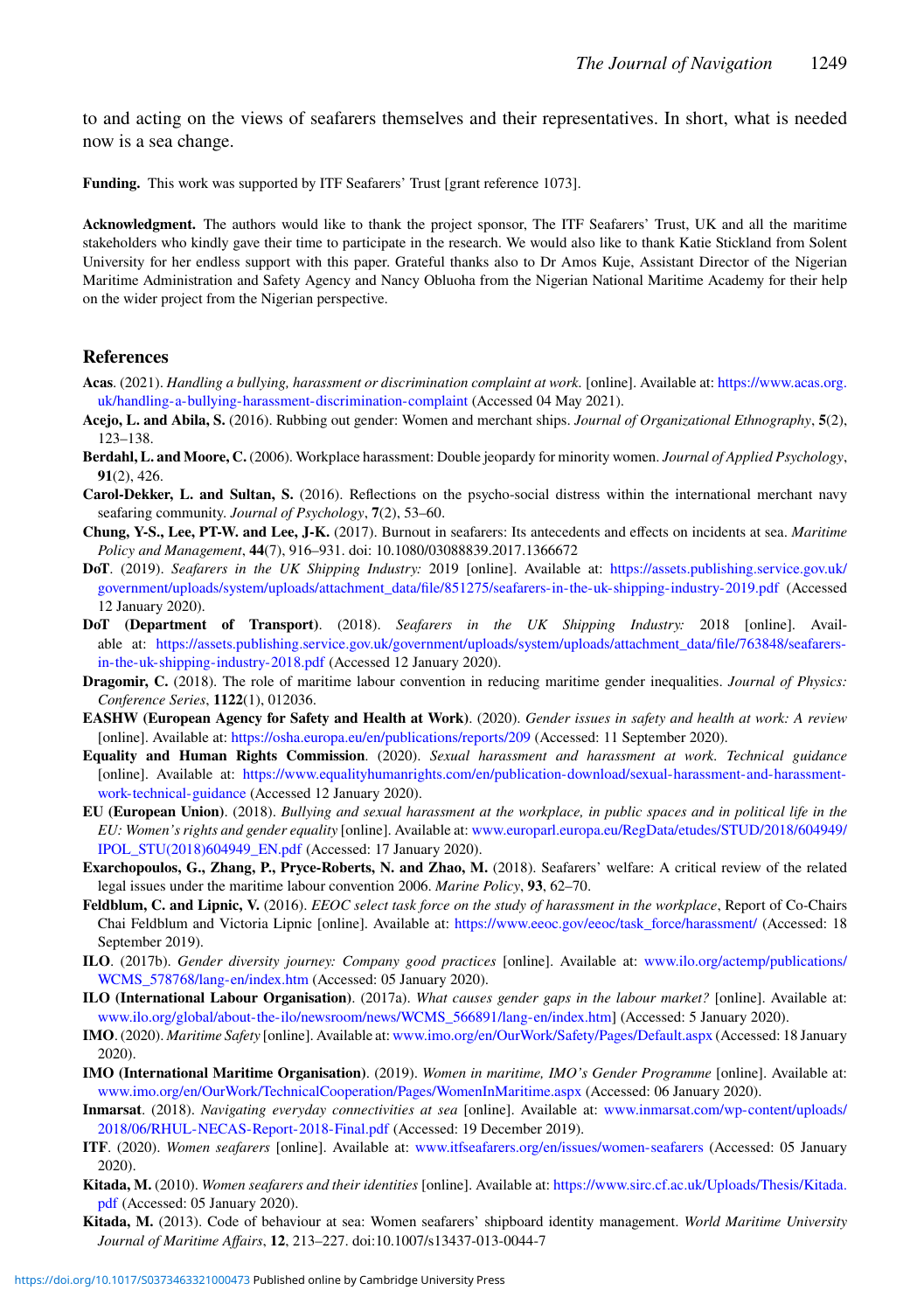- <span id="page-12-9"></span>**Kitada, M. and Langåker, L.** (2017). *'The body matters' in maritime employment contracts*, International Association of Maritime Universities (IAMU) General Assembly, 11-14 Oct, Varna.
- <span id="page-12-3"></span>**Kitada, M., Pineiro, L. and Mejia, M.** (2019). Empowering women in the maritime community. *World Maritime University Journal of Maritime Affairs*, **18**, 525–530.
- <span id="page-12-11"></span>**Lefkowitz, R. Y. and Slade, M. D.** (2019). *Seafarer Mental Health Study*. London: ITF Seafarers' Trust and Yale University.
- <span id="page-12-6"></span>**Mackenzie, B.** (2015). The 'leaky pipeline': Examining and addressing the loss of women at consecutive career stages in marine engineering, science and technology. In: Kitada, M., Williams, E. and Froholdt, L. (eds.). *Maritime Women: Global Leadership. WMU Studies in Maritime Affairs, volume 3*, Berlin, Heidelberg: Springer, 69–81. doi:10.1007/978-3-662-45385-8\_6
- <span id="page-12-12"></span>**Pike, K., Broadhurst, E., Zhao, M., Zhang, P., Kuje, A. and Oluoha, N.** (2016). *The Gender Empowerment and Multi-Cultural Crew (GEM) Project Report for the ITF Seafarers' Trust* [online]. Available at: [https://www.solent.ac.uk/research-innovation](https://www.solent.ac.uk/research-innovation-enterprise/documents/gem-full-report.pdf)[enterprise/documents/gem-full-report.pdf](https://www.solent.ac.uk/research-innovation-enterprise/documents/gem-full-report.pdf) (Accessed: 05 January 2020).
- <span id="page-12-26"></span>**Pike, K., Honebon, S. and Harland, S.** (2019a). *Mentoring Seafarers. Report for the ITF Seafarers' Trust* [online]. Available at: <https://www.solent.ac.uk/research-innovation-enterprise/documents/mentoring-seafarers-report-june-2019.pdf> (Accessed: 05 January 2020).
- <span id="page-12-25"></span>**Pike, K., Broadhurst, E., Butt, N., Neale, R., Wincott, C. and Passman, K.** (2019b). *The Effective Crew Project Report for the Lloyds Register Foundation and the TK Foundation* [online]. Available at: [https://www.solent.ac.uk/research-innovation](https://www.solent.ac.uk/research-innovation-enterprise/documents/effective-crew-final-report.pdf)[enterprise/documents/effective-crew-final-report.pdf](https://www.solent.ac.uk/research-innovation-enterprise/documents/effective-crew-final-report.pdf) (Accessed: 05 January 2020).
- <span id="page-12-17"></span>**Pineiro, L. and Kitada, M.** (2020). Sexual harassment and women seafarers: The role of laws and policies to ensure occupational safety & health. *Marine Policy*, **117**, 103938. doi:10.1016/j.marpol.2020.103938
- <span id="page-12-7"></span>**Sampson, H.** (2013). *International Seafarers and Transnationalism in the Twenty-First Century*. Manchester: Manchester University Press.
- <span id="page-12-13"></span>**Sampson, H. and Ellis, N.** (2019). *Seafarer's mental health and wellbeing: Report for IOSH* [online]. Available at: [https://www.](https://www.iosh.com/media/6306/seafarers-mental-health-wellbeing-full-report.pdf) [iosh.com/media/6306/seafarers-mental-health-wellbeing-full-report.pdf](https://www.iosh.com/media/6306/seafarers-mental-health-wellbeing-full-report.pdf) (Accessed: 19 December 2019).
- <span id="page-12-18"></span>**Shan, D. and Zhang, P.** (2020). Enforcing workers' compensation rights for Chinese seafarers in human resource supply chains. *The Economic and Labour Relations Review*, doi: 10.1177/1035304620962724
- <span id="page-12-5"></span>**Ship Technology**. (2017). *Women in shipping pushing for gender diversity* [online]. Available at: [www.ship-technology.com/](www.ship-technology.com/features/featurewomen-in-shipping-pushing-for-gender-diversity-5907538/) [features/featurewomen-in-shipping-pushing-for-gender-diversity-5907538/](www.ship-technology.com/features/featurewomen-in-shipping-pushing-for-gender-diversity-5907538/) (Accessed: 4 December 2019).
- <span id="page-12-10"></span>**Slišković, A**. (2017). Occupational Stress in Seafaring. In: MacLachlan, M (ed.). *Maritime Psychology*, Cham: Springer.
- <span id="page-12-15"></span>**Swaen, G. M. H., van Amelsvoort, L. G. P. M., Bültmann, U., Slangen, J. J. M. and Kant, I. J.** (2004). Psychosocial work characteristics as risk factors for being injured in an occupational accident. *Journal of Occupational and Environmental Medicine*, **46**, 521–527.
- <span id="page-12-4"></span>**Tansey, P.** (2015). Women at the helm: 25 years of IMO's gender programme. In: Kitada, M., Williams, E. and Froholdt, L. (eds.). *Maritime Women: Global Leadership. WMU Studies in Maritime Affairs*, **volume 3**, Berlin, Heidelberg: Springer, 17–22. DOI:10.1007/978-3-662-45385-8\_2
- <span id="page-12-27"></span>**Thomas, M.** (2004). 'Get yourself a proper job girlie!': Recruitment, retention and women seafarers. *Maritime Policy & Management*, **31**(4), 309–318.
- <span id="page-12-8"></span>**Thomas, M., Bloor, M. and Little, K.** (2013). Sexual risk among female workers on cruise ships. *World Maritime University Journal of Maritime Affairs*, **12**(1), 87–97.
- <span id="page-12-21"></span>**TUC**. (2019). *Sexual harassment in the workplace: TUC response to GEO technical consultation* [online]. Available at: [https://](https://www.tuc.org.uk/sites/default/files/2019-09/SHConsultation_TUCRepsonse.pdf) [www.tuc.org.uk/sites/default/files/2019-09/SHConsultation\\_TUCRepsonse.pdf](https://www.tuc.org.uk/sites/default/files/2019-09/SHConsultation_TUCRepsonse.pdf) (Accessed: 17 January 2020).
- <span id="page-12-22"></span>**TUC (Trades Union Congress)**. (2016). *Still Just A Bit of Banter* [online]. Available at: [https://www.tuc.org.uk/sites/default/](https://www.tuc.org.uk/sites/default/files/SexualHarassmentreport2016.pdf) [files/SexualHarassmentreport2016.pdf](https://www.tuc.org.uk/sites/default/files/SexualHarassmentreport2016.pdf) (Accessed: 06 January 2020).
- <span id="page-12-2"></span>**UN**. (2019). *UN Women, About Generation Equality* [online]. Available at: [www.unwomen.org/en/get-involved/beijing-plus-25/](www.unwomen.org/en/get-involved/beijing-plus-25/about) [about](www.unwomen.org/en/get-involved/beijing-plus-25/about) (Accessed: 06 January 2020).
- <span id="page-12-1"></span>**UN (United Nations)**. (2016). *Gender Equality* [online]. Available at: <www.un.org/sustainabledevelopment/gender-equality/> (Accessed: 02 December 2019).
- <span id="page-12-16"></span>**van der Klauw, M., Hengel, K. O., Roozeboom, M. B., Koppes, L. L. and Venema, A.** (2016). Occupational accidents in the Netherlands: Incidence, mental harm, and their relationship with psychosocial factors at work. *International Journal of Injury Control and Safety Promotion*, **23**(1), 79–8.4.
- <span id="page-12-24"></span>**Walters, D. and Bailey, N.** (2013). *Lives in Peril: Profit or Safety in the Global Maritime Industry?* London: Palgrave Macmillan UK.
- <span id="page-12-19"></span>**Walters, D. and Nichols, T.** (2007). *Worker Representation and Workplace Health and Safety*. London: Palgrave Macmillan UK.
- <span id="page-12-20"></span>**Walters, D. and Nichols, T.** (eds) (2009). *Workplace Health and Safety: International Perspectives on Worker Representation*. London: Palgrave Macmillan UK.
- <span id="page-12-0"></span>**WHO (World Health Organisation)**. (2009). *Promoting gender equality to prevent violence against women* [online]. Available at: [www.who.int/violence\\_injury\\_prevention/violence/gender.pdf](www.who.int/violence_injury_prevention/violence/gender.pdf) (Accessed: 16 January 2020).
- <span id="page-12-14"></span>**Women and Equalities Select Committee**. (2018). *Sexual harassment in the workplace* [online]. Available at: [https://publications.](https://publications.parliament.uk/pa/cm201719/cmselect/cmwomeq/725/72504.htm) [parliament.uk/pa/cm201719/cmselect/cmwomeq/725/72504.htm](https://publications.parliament.uk/pa/cm201719/cmselect/cmwomeq/725/72504.htm) (Accessed: 16 January 2020).
- <span id="page-12-23"></span>**Women and Equalities Select Committee**. (2018). *Sexual harassment in the workplace*. [online] Accessed 16th January 2020, https://publications.parliament.uk/pa/cm201719/cmselect/cmwomeq/725/72504.html